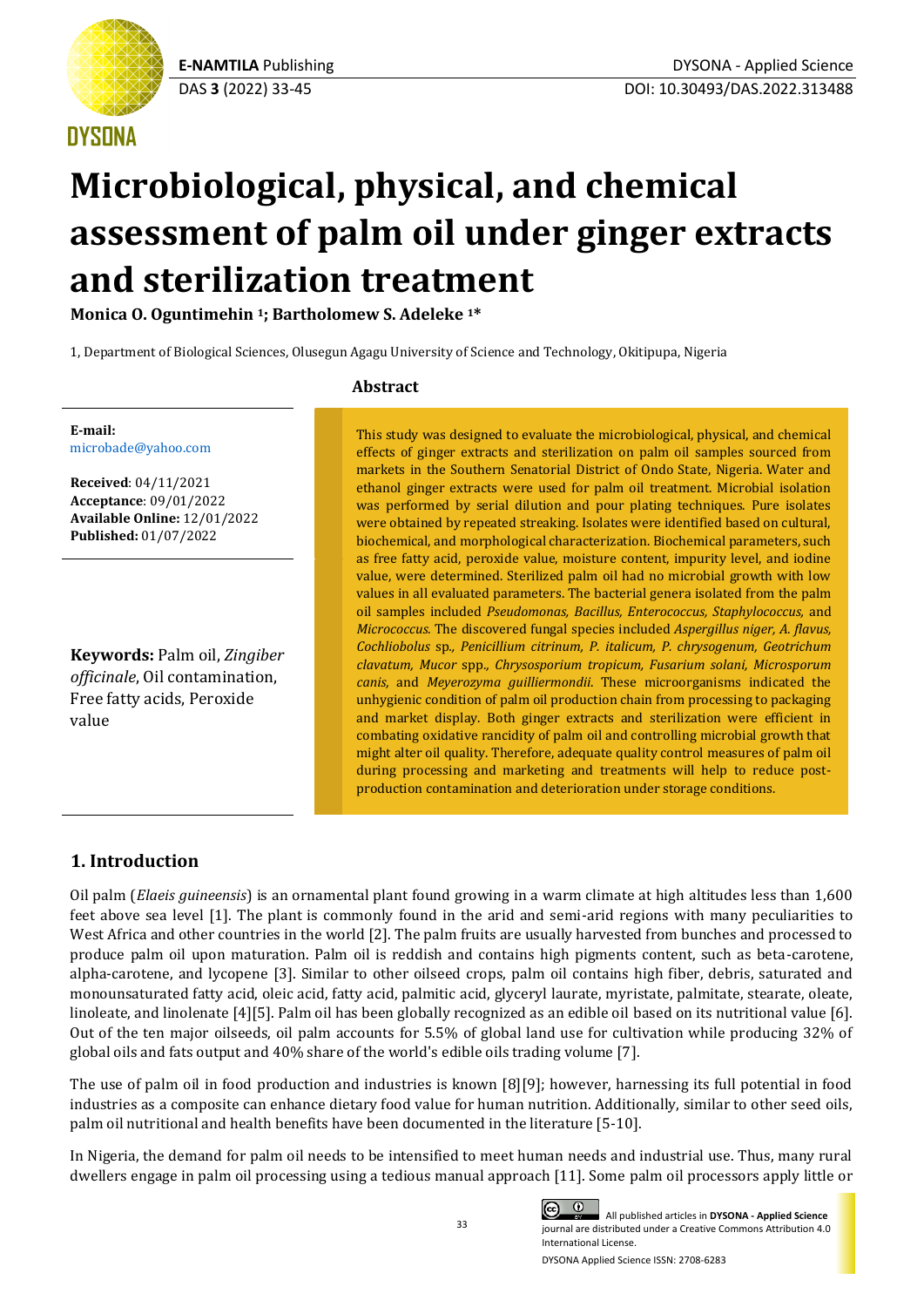no hygiene procedures [12]. Nevertheless, proper hygiene measures are needed to create awareness of quality control and hygienic practices in producing quality palm oil. Speculatively, the potentially harmful effects of unrefined traditionally processed palm oil can outweigh its nutritional benefits due to the presence of some components, which contribute to the numerous chemical reactions in the degradation of such product [13]. In Nigeria, purchased or processed palm oil is usually stored in big containers for several months or years for economic reasons. Most importantly, buying palm oil in large quantities for domestic use or by merchants does arise during the high production time (April-July), when the price is low and later sold at a high price after six months of harvesting. However, one of the significant challenges of palm oil is the deterioration/rancidity of this product with storage time [14]. Long-term storage of palm oil results in several biochemical reactions which influence its safety and sensory profiling. Hence, the need to prevent palm oil from rancidity became important. Nevertheless, post-contamination and inefficient preservation of edible oils after processing and preservation can further lead to palm oil spoilage [15].

Ginger (*Zingiber officinale*) is an important medicinal plant that belongs to the Zingiberaceae family. It is a native plant to South-Eastern Asia and is presently cultivated in many countries, such as Mexico, South Africa, Nigeria, Africa, China, Hawaii, Jamaica, etc. [16]. The medicinal value of biological products of oil extract from the ginger rhizomes is known and has been used as a food additive [17]. Interestingly, the use of ginger (Zingiber officinale) extract as a bio preservative agent of edible oils from spoilage microorganisms has been documented [18]. Essential oil from ginger possesses a broad-spectrum antimicrobial activity against food-associated pathogens [19]. The biopreservation potential of the ginger extract can help reduce the risk of food poisoning and improve organoleptic stability during food preservation [20]. Nevertheless, the use of the ginger extract in palm oil preservation is less documented. Therefore, this research was designed to assess the microbiological quality check and post-harvest effects of ginger extract on stored palm oil sourced from the Southern Senatorial District of Ondo State, Nigeria.

# **2. Materials and Methods**

# **2.1. Sample source and treatment**

Palm oil samples were collected from the open markets in five different towns in Irele local government area of Ondo state, namely, Ode-Irele, Ode-Omi, Ajagba, Akotogbo, and Iyansan. Ten samples, two from each market, were collected in triplicates. The samples were kept at ambient temperature and then transported to the laboratory aseptically for microbiological and physiochemical analyses (within 1-2 days after collection).

Palm fruits were picked from harvested bunches on the day of harvest (day 0) at Ode-Irele in Ondo State and then taken to the microbiology laboratory for analysis. After seven days, some palm fruits were also collected from the fermenting bunches and analyzed. Furthermore, several palm fruits were collected from the soft bunches before milling on the fourteenth day. After the palm fruit had been manually processed into palm oil, the palm oil sample was collected in a sterile container and sent to the laboratory for further analysis. Similarly, freshly processed palm oil was aseptically collected at a local oil mill in Okitipupa and then allowed to cool in open storage drums for 24 hours (day 0).

The oil was then divided into three groups in triplicate. For the first group, an equal volume of the oil was measured into McCartney bottles and then steam sterilized using a Gallenkamp autoclave at 121°C for 15, 20, and 25 minutes, respectively. For the second group, an equal volume of the oil was measured into six 350 Cl white transparent plastic bottles, in which three were set for ethanol ginger extract and the other three for water-ginger extract. The third group, which served as control, was kept in tightly sealed bottles without any treatment [21].

# **2.2. Source and preparation of plant materials**

Fresh rhizomes of ginger were collected from local farms located at Okitipupa, Ondo State, Nigeria. The rhizomes were shade dried until all the water molecules evaporated, and the rhizomes were sufficiently dried for grinding. The periderm was removed, and the rhizomes were ground using an electrical laboratory blender into a fine powder and kept in an airtight container with proper labeling before analysis [22].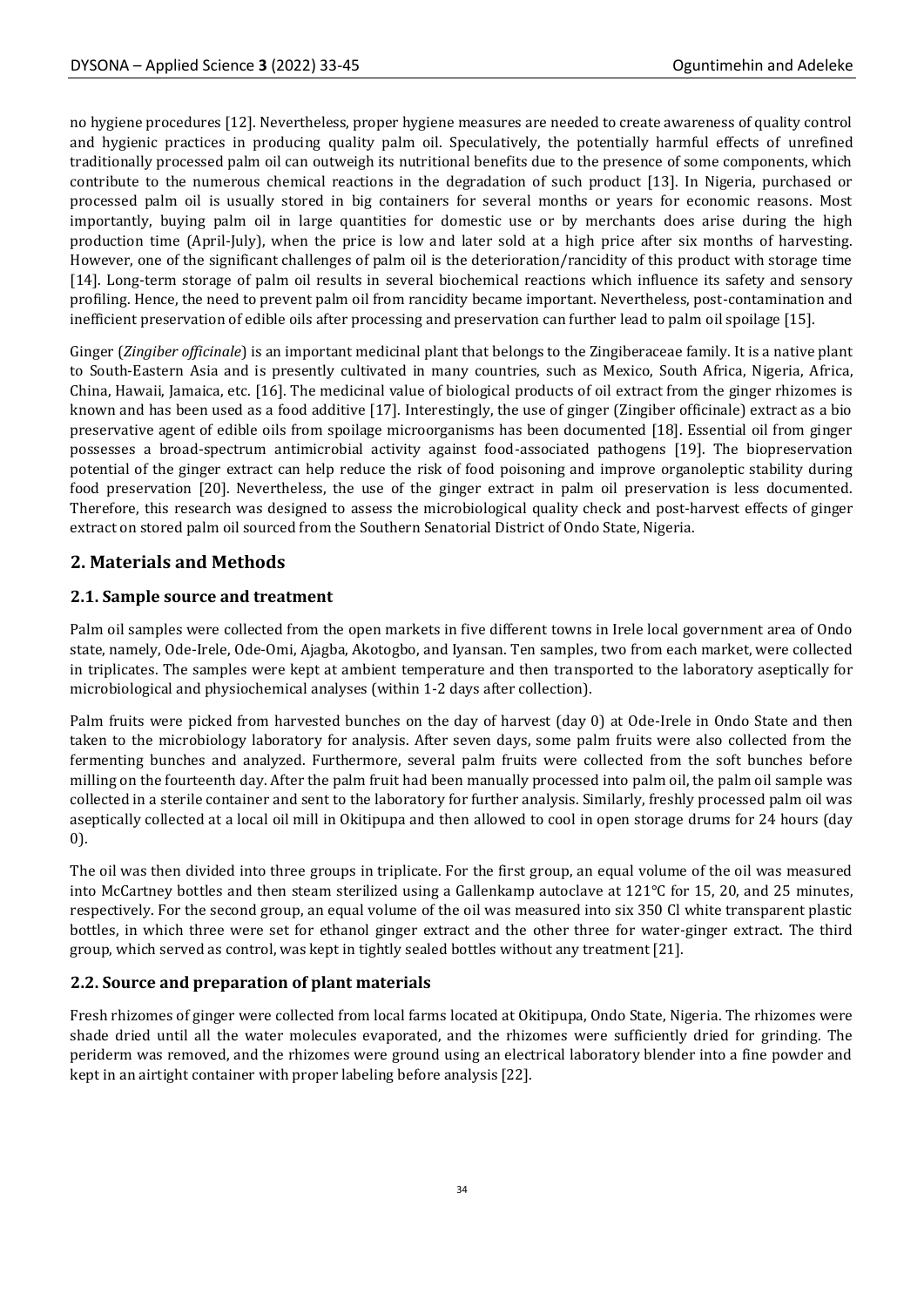## **2.3. Preparation of plant extract and palm oil treatment**

The plant extract was prepared using the method of [22] with minor changes. A total of 10 g of ginger powder was weighed into a 125 ml reagent container and the volume was completed to 100 ml of solvent at a ratio of 1:4 (powder/ethanol (0.1 M) and powder/water). The mixtures were set on an orbit machine for 72 hours with constant shaking. After that, a 0.45 m nylon membrane filter was used to filter the mixtures. The extracts were evaporated to dryness under reduced pressure at 40°C using a rotary evaporator.

## **2.4. Ginger extracts treatments**

The method described by [22] was used with slight modification. Ethanol and water extracts of ginger at concentrations of 200 ppm  $(0.02 \text{ g per } 100 \text{ ml oil})$ , 400 ppm  $(0.04 \text{ g per } 100 \text{ ml oil})$ , and 600 ppm  $(0.06 \text{ g per } 100 \text{ ml})$ oil) were separately added to palm oil in white transparent plastic bottles of equal capacity. The treated oil samples were thoroughly shaken for proper mixing. Palm oil containing 200 ppm butylated hydroxytoluene (0.02 g per 100 ml oil) and that which contained no additive (control) was also set up. Each container was appropriately labeled and stored in an open place at room temperature ranging from 29°C to 35°C in the laboratory for 14 days. Each sample was collected and analyzed at a 7 days interval. Microbial succession patterns and palm oil degeneration (storability) were investigated.

## **2.5. Microbial analysis**

The 10-fold serial dilution and pour plating procedures were used to isolate bacteria from processed palm oil, palm fruit, and raw treated palm oil. Nutrient agar (NA) and potato dextrose agar (PDA) were obtained from Sigma-Aldrich, Merck, Chemical Company, United States of America, and used as media. In a nutshell, a serial dilution was done by vortexing 1 ml of oil sample in 9 ml peptone water containing 10% v/v tween 20 solutions. 1 ml was pipetted from the stock solution and serially diluted up to 6 dilutions. Aliquots of the suspension  $(10<sup>6</sup>)$  were carefully put into sterile Petri dishes and then plated with molten nutrient agar and potato dextrose agar that had already been sterilized. For bacteria, the plates were incubated at 28°C for 24 hours, while for fungi, the plates were incubated at 32°C for 72-96 hours. On the plate, microbes were selected for re-culturing based on their morphological appearance. After streaking on fresh microbiological media several times, pure cultures were produced. Cultural, biochemical, Gram staining, and sugar fermentation assays were used to identify the bacteria isolates. Catalase test, starch hydrolysis, citrate utilization test, Voges-Proskauer test, urease, oxidase test, and indole test are among the biochemical characteristics assessed. To evaluate a detailed analysis of fungal structure, fungal isolates were morphologically characterized using lactophenol blue stain under the microscope. Pure isolates were kept at 4°C until when needed.

#### **2.5.1. Strict anaerobes**

A loop of the test organism was injected into a sterile water-filled test tube, and 0.1 ml was pipetted into a sterile Petri plate. Nutrient agar was added and adequately stirred. After that, it was allowed to solidify before oil immersion to cut off the oxygen supply. The existence of growth demonstrated that the organism is a strict anaerobe [21].

#### **2.5.2. Oxygen sensitivity test**

Nutrient agar was sterilized and distributed into test tubes, which were then allowed to solidify vertically. The test organisms were inserted aseptically into each tube and cultured at  $37\degree$ C for 5 days. The test organism's movement from the top to the middle or bottom of the test tubes revealed whether the bacteria was aerobic, facultative, or anaerobic [23].

# **2.6. Physical and chemical analysis of palm oil**

On day 0, week 1, and week 2, palm oil biochemical quality parameters, such as moisture content, free fatty acid (FFA), peroxide value, acid value, impurity level, and iodine level, were examined [12].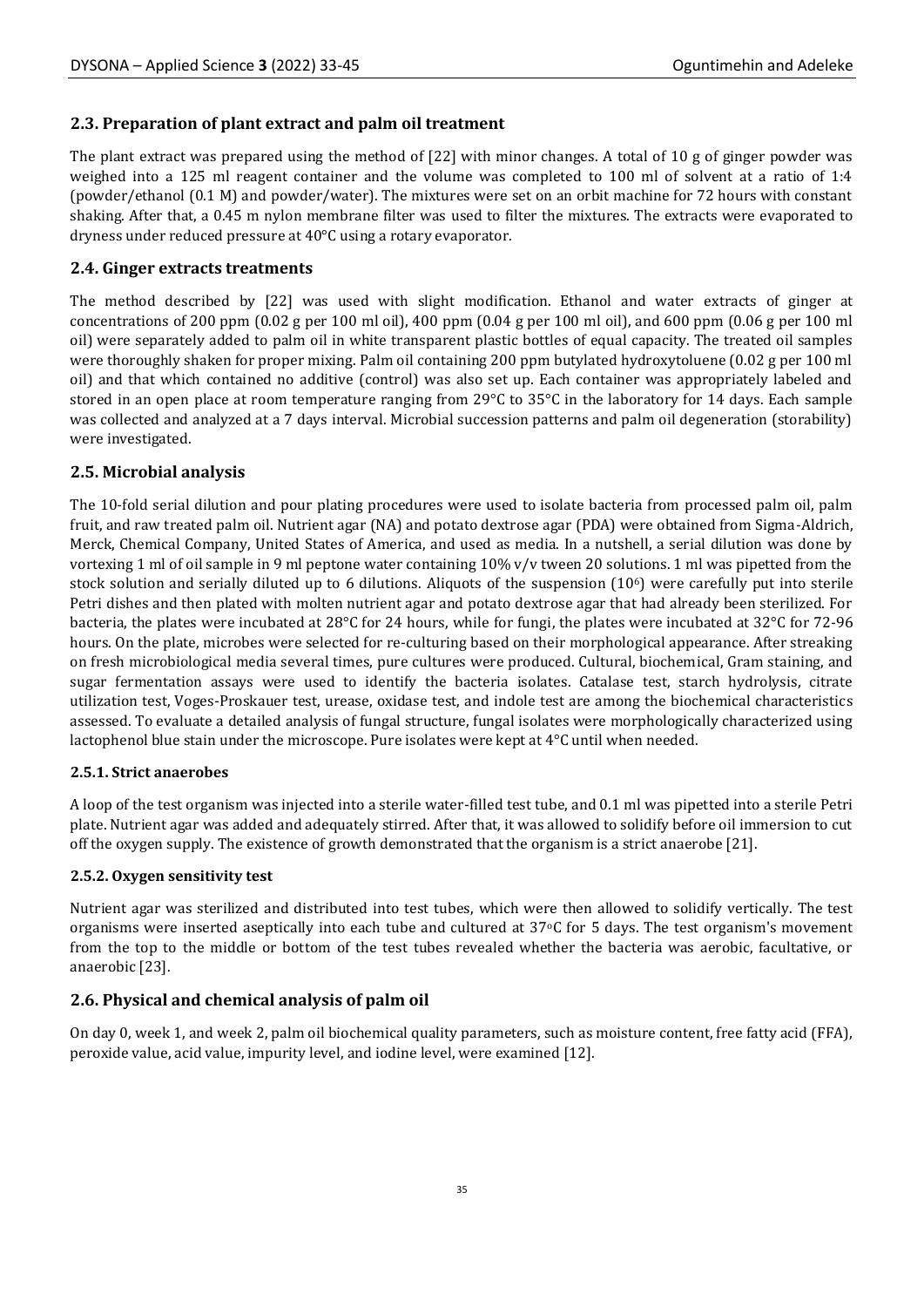#### **2.6.1. Moisture content**

The oven-dry method was used to determine the palm fruit samples. After weighing the evaporation dish, 5 g of each palm fruit was added and weighed again. For 3 hours, the dish containing the samples was maintained in a 105°C oven (until a constant weight was attained). After drying, the palm fruit was weighed again after cooling in a desiccator.

% moisture content was calculated as:

Moisture (%) = 
$$
\frac{W1 - W2}{W1} \times 100
$$

Where  $W1$  = weight of dish + weight of palm fruit before drying (g)

 $W2$  = weight of dish + weight of palm fruit after drying (g)

#### **2.6.2. Determination of free fatty acid value**

Five milliliters of palm oil were dispensed and weighed into a sterile 250-milliliter conical flask. To completely release the fatty acid, an aliquot of ethanol (50 ml) was added to the oil and cooked on a hot plate with steady swirling. The indicator used in the titration was phenolphthalein. The ethanol-oil mixture was titrated against 0.1 N NaOH until it reached a reasonably pink endpoint [24]. Using the formula below, the free fatty acid content of palm oil was computed and recorded.

FFA (
$$
\%
$$
) = Volume (ml) of the used NaOH × Normality (0.1 N) × 28.2  
Sample Weight (g)

The ethanol-oil samples' acid values were calculated by multiplying the free acid value by two.

#### **2.6.3. Determination of peroxide value**

The peroxide value was calculated by titrating the oil's potassium iodide solution with an aqueous sodium thiosulphate solution using starch as an indicator. For this approach, five grams of oil was weighed into a 250-ml conical flask. In a 3:2 ratio, a mixture of glacial acetic acid and trichloromethane chloroform was added. A 0.5 ml saturated potassium iodide solution (144 g per 100 g distilled water) was also added. Following the shaking, 30 ml of water was added. The solution was titrated with 0.1 M sodium thiosulphate until the yellow tint was nearly undetectable. The starch indicator was added to the titration process at a rate of 0.5 mL per minute while shaking vigorously until the blue-black color vanished. The same approach was used to examine a blank sample that did not contain any palm oil samples. The differences between the two sodium thiosulphate titer levels used were calculated as follows:

Peroxide value (Meq peroxide/kg) = 
$$
\frac{S - B \times M \times 1000}{Sample Weight (g)}
$$

Where:  $S =$  Sample titer (mL),  $B =$  Blank titer (mL),  $M =$  Molarity of thiosulphate

#### **2.6.4. Impurity level**

The impurity level of palm oil was determined using the method of [25].10 ml of palm oil was weighed into a beaker with extra hexane (20 - 30 ml), boiled to 105°C, and filtered. Hexane was used to clean the residue on the filter paper. After allowing the filtered material to cool in a desiccator, the residual weight of particles on the filter paper was estimated as follows:

$$
IL\left(\% \right) = \frac{A \times 100}{AB}
$$

Where: IL is Impurity Level  $(\%)$ , A = weight of desiccated residual particles  $(g)$ , AB = total weight of the sample before treatment (g)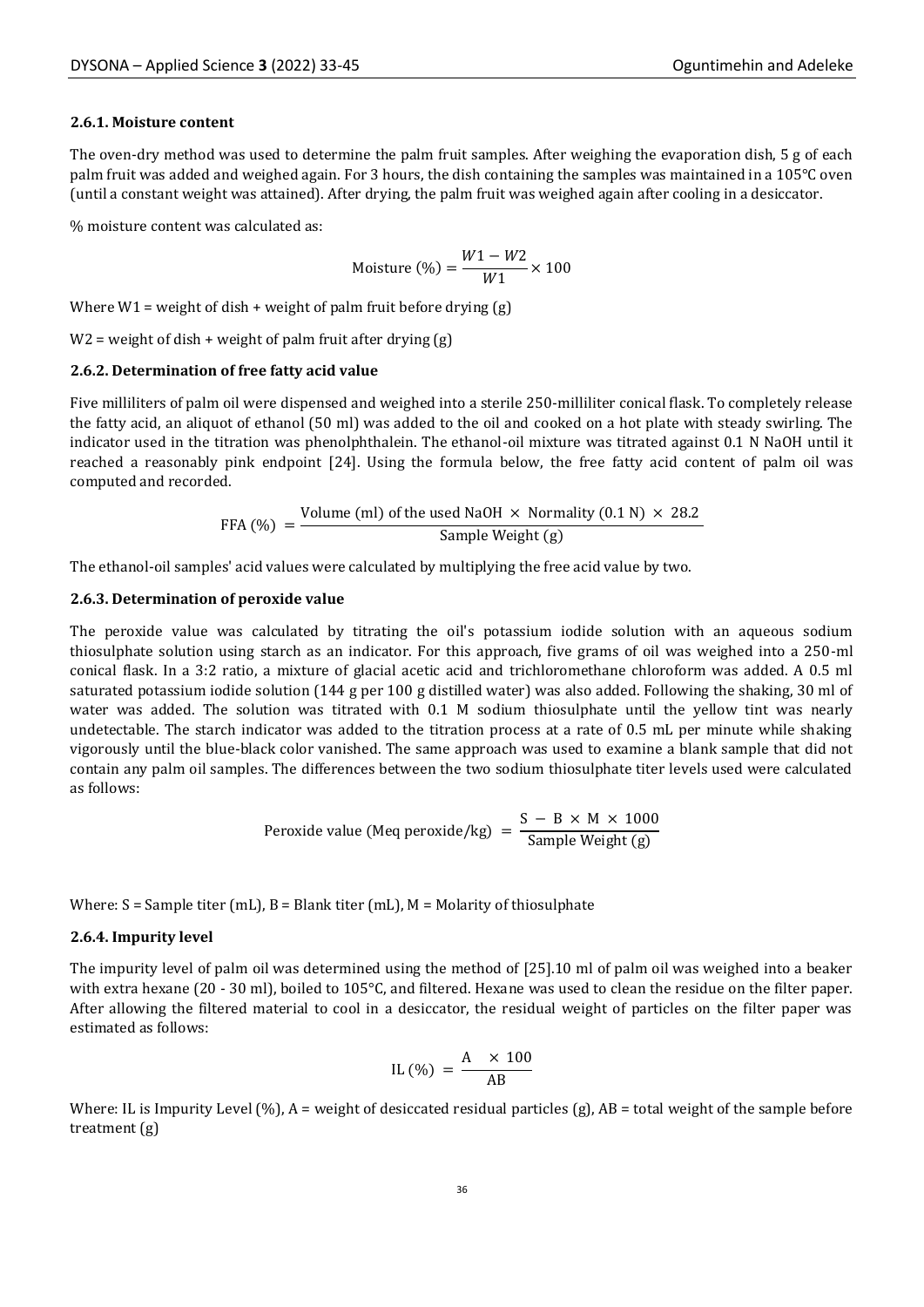#### **2.6.5. Iodine level**

The iodine value (IV) was determined using the Wijs solution method [24].

#### **2.7. Statistical analysis**

Statistical analysis was carried out using one-way analysis of variance (ANOVA) with Duncan's Multiple Range Test (DMRT) as the Post-Hoc Test. Statistical Package for Social Sciences Software (SPSS) and data was expressed as mean±standard deviation. Differences were considered statistically significant at *p <* 0.05.

## **3. Results**

#### **3.1. Microbial analysis of palm fruit, processed palm oil, and treated raw palm oil**

At days 7 and 14, high bacterial counts of 6.8 x 105 CFU/ml and fungal counts of 8.5 x 103 CFU/ml were recorded from the stored palm fruits isolates after 7 and 14 days, respectively (Table 1). Also, a high bacterial count of 3.5 x 10<sup>5</sup> CFU/ml and 3.7 x 10<sup>5</sup> CFU/ml and fungal count of 4.5 x 10<sup>3</sup> CFU/ml and 5.3 x 10<sup>3</sup> CFU/ml were recorded from the palm oil samples collected from the Ode-Omi market. The microbial count in the treated raw samples was lower compared to the control with the higher values of 7.5 x  $10^5$  CFU/ml and 8.0 x  $10^5$  CFU/ml for bacteria and 1.8 x  $10^3$  CFU/ml and 2.0 x 103 CFU/ml for fungi at days 7 and 14, respectively. There was no microbial growth on the cultured media inoculated with sterilized samples (Table 2).

#### **Table 1. Microbial count of the palm fruit and palm oil samples.**

| Samples     |         | Bacterial count<br>$(CFU/ml) \times 10^5$ | Fungal count<br>$(CFU/ml) \times 10^3$ |  |  |
|-------------|---------|-------------------------------------------|----------------------------------------|--|--|
| Palm        | Day 0   | 3.5                                       | 2.4                                    |  |  |
| Fruit       | Day 7   | 6.8                                       | 5.5                                    |  |  |
|             | Day 14  | TNTC                                      | 8.5                                    |  |  |
|             | Control | <b>TFTC</b>                               | <b>TFTC</b>                            |  |  |
|             | Q       | 2.2                                       | 3.5                                    |  |  |
|             | R       | 1.8                                       | 2.5                                    |  |  |
|             | S       | 3.5                                       | 4.5                                    |  |  |
|             | т       | 3.7                                       | 5.3                                    |  |  |
| Palm<br>Oil | U       | 1.8                                       | 2.0                                    |  |  |
|             | V       | $1.5\,$                                   | 2.2                                    |  |  |
|             | W       | 2.3                                       | 3.0                                    |  |  |
|             | X       | 3.0                                       | 2.8                                    |  |  |
|             | Y       | 2.3                                       | 3.0                                    |  |  |
|             | Z       | 1.6                                       | 2.0                                    |  |  |

TNTC: too numerous to count, TFTC: too few to count, Day 0  $=$  day of harvest, day  $7 =$  seven days after harvest, day  $14 =$ two weeks after harvest, which was also the day production started, Control sample = Palm oil from the collected palm fruits. Palm oil samples were sourced from the local markets of Ode-Irele market (Q, R), Ode-Omi (S, T), Ajagba (U, V), Akotogbo (W, X), Iyansan (Y, Z).

**Table 2. Microbial counts of treated raw palm oil samples at each day of analysis.**

|                 |      | Bacterial count |      | Fungal count |     |      |  |  |
|-----------------|------|-----------------|------|--------------|-----|------|--|--|
|                 |      | $105$ CFU/ml    |      | $103$ CFU/ml |     |      |  |  |
| Treatment/Day   | 0    | 7               | 14   | 0            | 7   | 14   |  |  |
| C               | 6.3  | 7.5             | 8.0  | 1.6          | 1.8 | 2.0  |  |  |
| EG1             | 6.3  | 5.4             | 3.4  | 1.6          | 1.5 | 1.06 |  |  |
| EG <sub>2</sub> | 6.3  | 5.0             | 3.41 | 1.6          | 1.3 | 1.02 |  |  |
| EG <sub>3</sub> | 6.3  | 4.8             | 2.9  | 1.6          | 1.2 | 1.0  |  |  |
| WG1             | 6.3  | 5.2             | 3.2  | 1.6          | 1.4 | 1.04 |  |  |
| WG <sub>2</sub> | 6.3  | 4.0             | 3.0  | 1.6          | 1.2 | 1.01 |  |  |
| WG3             | 6.53 | 3.8             | 2.7  | 1.6          | 1.1 | 1.0  |  |  |
| S1              | NG   | NG              | NG   | NG           | NG  | NG   |  |  |
| S <sub>2</sub>  | NG   | NG              | NG   | NG           | NG  | NG   |  |  |
| S <sub>3</sub>  | NG   | NG              | NG   | NG           | NG  | NG   |  |  |

NA: Nutrient agar, PDA: Potato dextrose agar, C: control oil sample, EG1, EG2, and EG3 are ethanol ginger extract treated oils at 200, 400, and 600 ppm, respectively, WG1, WG2, and WG3 are water ginger extract treated oils at 200, 400, and 600 ppm. S1, S2, and S3 are sterilization treatments at 121°C for 15, 20, and 25 minutes, respectively.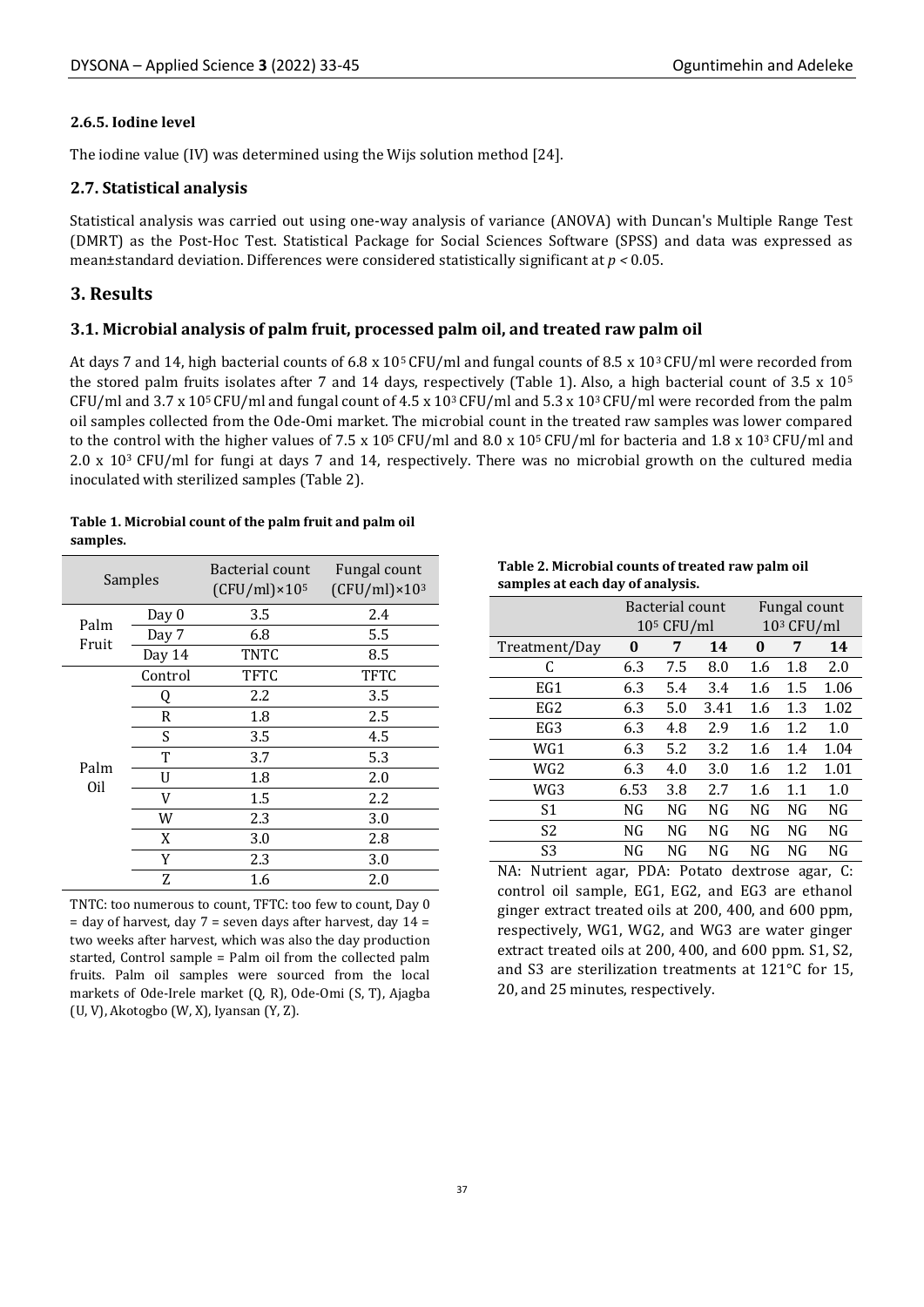| anu pann on.                                                                                                                       |                            |                |                            |           |                                                 |           |           |
|------------------------------------------------------------------------------------------------------------------------------------|----------------------------|----------------|----------------------------|-----------|-------------------------------------------------|-----------|-----------|
| Identification test                                                                                                                | B1                         | B <sub>2</sub> | <b>B3</b>                  | <b>B4</b> | <b>B5</b>                                       | <b>B6</b> | B7        |
| Gram reaction                                                                                                                      | $\ddot{}$                  |                |                            | $\ddot{}$ |                                                 | $\ddot{}$ |           |
| Morphology                                                                                                                         | Rod                        | Rod            | Rod                        | Cocci     | Rod                                             | Cocci     | Rod       |
| Catalase                                                                                                                           | $\ddot{}$                  | $\ddot{}$      | $\ddot{}$                  | $\ddot{}$ | $\ddot{}$                                       | $\ddot{}$ | $\ddot{}$ |
| Citrate                                                                                                                            | $\ddot{}$                  | $\ddot{}$      |                            |           | $\ddot{}$                                       | $\ddot{}$ | $\ddot{}$ |
| Coagulase                                                                                                                          |                            |                |                            |           |                                                 | $\ddot{}$ | $\ddot{}$ |
| Oxidase                                                                                                                            | $\ddot{}$                  |                |                            | $\ddot{}$ | $\ddot{}$                                       |           | $\ddot{}$ |
| Lactose                                                                                                                            | $\ddot{}$                  | $\ddot{}$      | $\ddot{}$                  |           |                                                 | $\ddot{}$ |           |
| Motility                                                                                                                           | $\ddot{}$                  | $\ddot{}$      | $\ddot{}$                  |           | $\ddot{}$                                       |           | $\ddot{}$ |
| Methyl red                                                                                                                         |                            |                | $\ddot{}$                  | $\ddot{}$ |                                                 | $\ddot{}$ |           |
| Voges-Proskauer                                                                                                                    | $\ddot{}$                  | $\ddot{}$      |                            | $\ddot{}$ |                                                 | $\ddot{}$ | $\ddot{}$ |
| Urease                                                                                                                             |                            |                |                            | $\ddot{}$ |                                                 | $\ddot{}$ |           |
| Indole                                                                                                                             |                            |                | $\ddot{}$                  |           |                                                 |           |           |
| Glucose                                                                                                                            | $\ddot{}$                  | $\ddot{}$      | $\ddot{}$                  |           |                                                 | $\ddot{}$ | $\ddot{}$ |
| $\mathbf{I} \mathbf{Z}$ and $\mathbf{Z}$ are the set of $\mathbf{Z}$ and $\mathbf{Z}$ are the set of $\mathbf{Z}$ and $\mathbf{Z}$ | $\mathbf{D}$<br>a matthews |                | $D = -2U - 2 = -1.42U - 2$ | no.       | $\Gamma$ and $\Gamma$ and $\Gamma$ and $\Gamma$ |           |           |

#### **Table 3. Biochemical reactions of bacterial isolates from the palm fruits and palm oil.**

Key: + = positive, - = negative, B1 – *Bacillus subtilis*, B2 – *Enterococcus aerogenes,* B3 – *Escherichia coli,* B4 – *Micrococcus luteus,* B5 – *Pseudomonas aeruginosa*, B6 – *Staphylococcus aureus*, B7 – *Serratia marcescens*

#### **Table 4. Characteristics of bacteria isolated from the treated raw palm oil.**

| Identification test              |            |           |           |               | М.      |
|----------------------------------|------------|-----------|-----------|---------------|---------|
|                                  | aerugenosa | subtilis  | aerogenes | saprophyticus | varians |
| Shape                            | Irregular  | Irregular | Irregular | Globular      | Regular |
| Catalase test                    |            |           |           |               |         |
| Starch hydrolysis                |            |           |           |               |         |
| Citrate utilization test         |            |           |           | ND            |         |
| Voges-Proskauer test             |            |           |           |               |         |
| <b>Glucose Fermentation test</b> |            |           |           |               |         |
| Strict anaerobes                 |            |           |           | ND            |         |
| Lactose fermentation test        |            |           |           |               |         |

Key:  $+=$  positive test,  $-$  = negative test, ND = not detected

#### **3.2. Morphological and biochemical characterization of the microbial isolates**

The bacterial species identified from palm fruit and palm oil included *Bacillus subtilis*, *Enterococcus aerogenes, Escherichia coli, Micrococcus luteus, Pseudomonas aeruginosa*, *Staphylococcus aureus*, *Serratia marcescens* (Table 3), while in the treated raw palm oil, *B. subtilis*, *E. aerogenes, M. varians, P. aeruginosa*, and *S. saprophyticus* were isolated (Table 4).

The identifiable fungal isolates from palm fruits and processed palm oil included *Aspergillus flavus, A. niger, Chrysosporium tropicum, Fusarium solani, Geotrichum clavatum, Meyerozyma guilliermondii, Microsporum canis, Mucor*  spp.*, Penicillium chryogenum, P. citricum,* and *P. italicum* (Table 5). Similarly*, A. niger, M. guilliermondii, P. citricum,* and *Cochliobolus* spp were isolated from the treated raw palm oil (Table 6).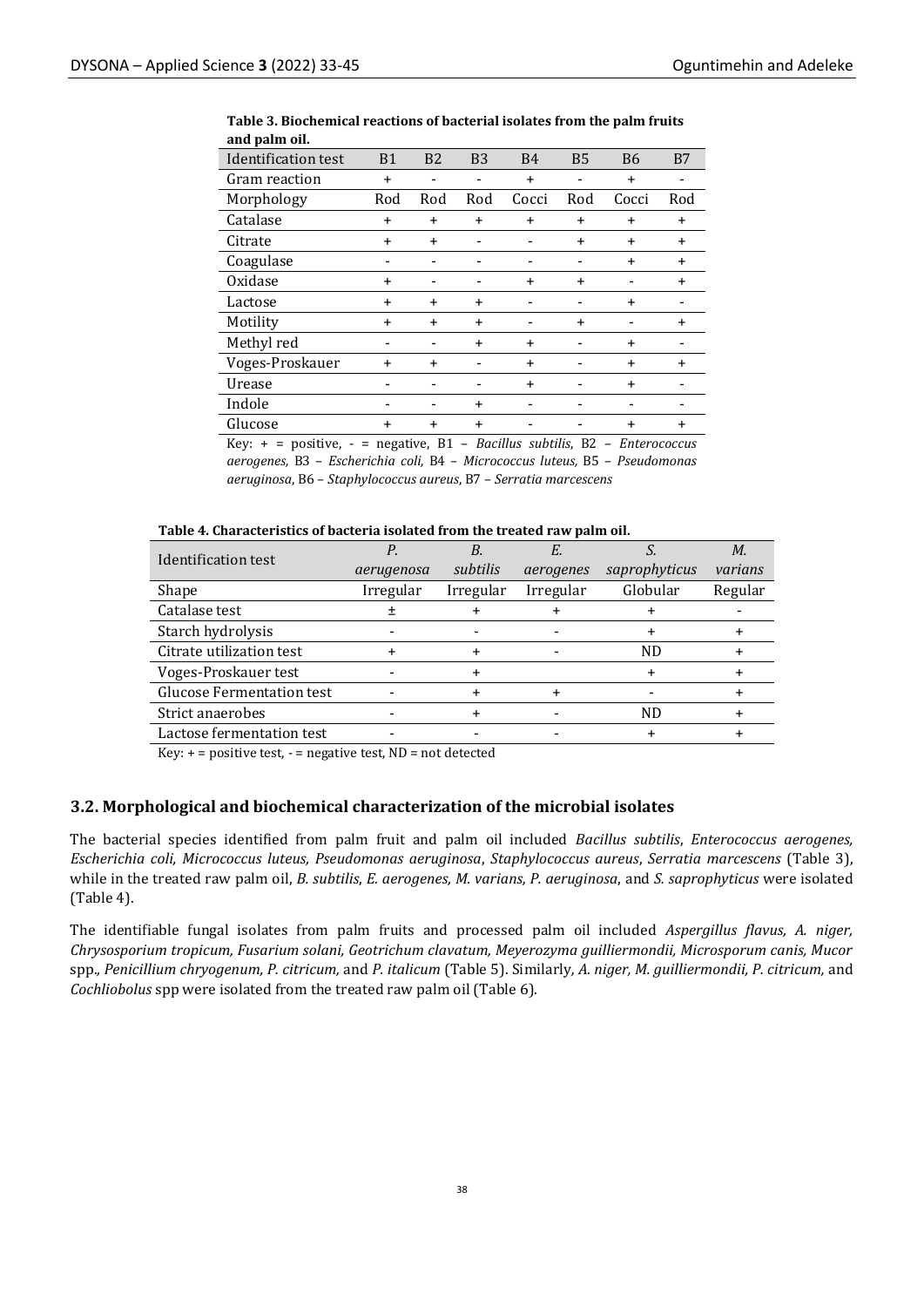| Fungal isolates           | Characteristics                                                           |
|---------------------------|---------------------------------------------------------------------------|
| Aspergillus flavus        | Filamentous, septate hyphae, yellowish-green surface, and reddish-brown   |
|                           | underneath                                                                |
| A. niger                  | Unbranched conidiophore, light green color with slightly mycelium border. |
| Candida tropicalis        | Filamentous, septate hyphae, long and smooth conidiophore, dark-brown     |
|                           | on the surface and yellow underneath                                      |
| Chrysosporium tropicum    | Filamentous, septate hyphae, beige color, flat, powdery texture           |
| Fusarium solani           | Filamentous, septate hyphae, white, cottony colonies                      |
| Geotrichum clavatum       | Filamentous, septate hyphae, white and dry cottony colonies               |
| Meyerozyma guilliermondii | Filamentous, flat, wrinkled, and light-yellow colonies                    |
| Microsporum canis         | Presence of aerial hyphae, with yellow, cottony colonies                  |
| Mucor spp                 | Non-septate hyphae, fluffy and white                                      |
| Penicillium chrysogenum   | Filamentous, septate hyphae, blue-green, with white edges                 |
| P. citrinum               | Filamentous, septate hyphae, light yellow color                           |
| P. <i>italicum</i>        | Filamentous, septate hyphae, green color, with irregular margins          |

#### **Table 5. Characteristics of the fungal isolates from the palm fruits and palm oil.**

**Table 6. Morphological characteristics of fungi isolated from the treated raw palm oil.**

| Fungal isolates   | Microscopic morphology                       | Cultural characteristics                    |
|-------------------|----------------------------------------------|---------------------------------------------|
| Aspergillus niger | Presence of septate hyphae and smooth        | Dark brown powdery mycelium                 |
|                   | conidiophores, long unbranded                |                                             |
|                   | sporangiospores with large, round head       |                                             |
| Cochliobolus sp.  | Conidia are cylindrical or slightly curved   | Colonies are fast-growing with wooly        |
|                   | with or without prominent helium, conidia    | texture. The color is grey and gradually    |
|                   | contain three or more transverse septa, and  | turns brown-gray on the surface. While the  |
|                   | one of the center cells is larger and darker | reverse side is black                       |
| Penicillium       | Presence of septate and fruity mycelium      | A rapid dark green colored growth with the  |
| citrinum          | and branched conidiophores                   | edge surrounded by a whitish margin was     |
|                   |                                              | observed on the surface of the organism     |
|                   |                                              | and pale yellow on the reverse side         |
| Meyerozyma        | Microscopic morphology shows spherical       | Colonies are flat, moist, and yeast-like in |
| guilliermondii    | to sub-spherical budding yeast-like cells or | appearance                                  |
|                   | blastoconidia                                |                                             |

## **3.3. Microbial occurrence in palm oil samples**

*Bacillus subtilis* and *P. aeruginosa* were found in the treated raw palm oil collected at days 0, 7, and 14; as well as processed palm oil samples obtained from the Ajagba, Akotogbo, and Iyansan markets. Except for *P. aeruginosa*, all of the microorganisms were detected in the control samples. In addition, only *B. subtilis* showed to be prominent in processed palm oil from Ode-Irele (Q) (Table 7). When compared to the control and other samples, the dominance of *A. flavus, A. niger, C. tropicalis, F. solani, G. clavatum, M. canis, Mucorspp, P. chrysogenum*, and *P. italicum* was profound in the treated raw palm oil samples stored at day 14

**Table 7. Occurrence of bacterial isolates in the analyzed palm fruits and palm oil samples.**

| Isolate   | $\overline{0}$           | $-7$    | 14    |                          | C Q R S T                |                          |                          |              | U                    | V         | W                        | X                        | Y                        | Z                        |
|-----------|--------------------------|---------|-------|--------------------------|--------------------------|--------------------------|--------------------------|--------------|----------------------|-----------|--------------------------|--------------------------|--------------------------|--------------------------|
| - B1      |                          | $+$ $+$ | $+$   |                          | $+$ $+$                  | $\overline{\phantom{a}}$ | <b>Service Contract</b>  |              | $+ +$ $-$            |           | $\pm$                    | $\overline{\phantom{a}}$ | $\pm$                    | $+$                      |
| <b>B2</b> | $\overline{\phantom{a}}$ | $\sim$  | $+$   |                          | $+$ $ -$                 |                          | $+ + -$                  |              | $ +$                 |           | $\sim$ $-$               | $\overline{+}$           | $\overline{\phantom{0}}$ | $\overline{\phantom{a}}$ |
| <b>B3</b> | ۰                        |         | $+$   | $+$                      | $\sim$                   |                          | -                        |              |                      |           |                          |                          |                          |                          |
| - B5      |                          | $+$ $+$ | $+$   | $\overline{\phantom{a}}$ | $\overline{\phantom{a}}$ | $\sim$                   |                          | $+$ $ +$ $-$ |                      |           | $\pm$                    | $\overline{\phantom{a}}$ | $+$                      | $+$                      |
| - B4      | $+$                      | $\sim$  | $+$   |                          | $+$ $ -$                 |                          | $+ + -$                  |              | <b>Service</b> State | $\ddot{}$ | $\blacksquare$           | $\pm$                    | $\sim$                   | $+$                      |
| <b>B7</b> |                          | $+$ $+$ | $+$   | $+$                      | $\sim$                   | $\overline{\phantom{a}}$ | $\sim$ $\sim$            | $+$          | $\sim$               |           | $\overline{\phantom{a}}$ | $\pm$                    |                          |                          |
| B6        | $\overline{\phantom{a}}$ |         | $\pm$ | $\ddot{}$                | $\overline{\phantom{a}}$ | $\overline{\phantom{a}}$ | $\overline{\phantom{a}}$ | $- - +$      |                      | $\sim$    | $\overline{\phantom{a}}$ | $\blacksquare$           |                          | $\overline{\phantom{a}}$ |

Key:  $-$  = absent,  $+$  = present,  $B1 -$  Bacillus subtilis,  $B2 -$  Enterococcus aerogenes, B3 – Escherichia coli, B4 – Micrococcus luteus, B5 – Pseudomonas aeruginosa, B6 – , and Staphylococcus aureus, B7 – Serratia marcescens, 0, 7, and 14 represent fruit analysis results at the day of harvest, after 7 days, and after 14 days of harvest.  $C =$  Analysis results for palm oil from the collected palm fruits. Palm oil samples were sourced from the local markets of Ode-Irele market (Q, R), Ode-Omi (S, T), Ajagba (U, V), Akotogbo (W, X), Iyansan (Y, Z).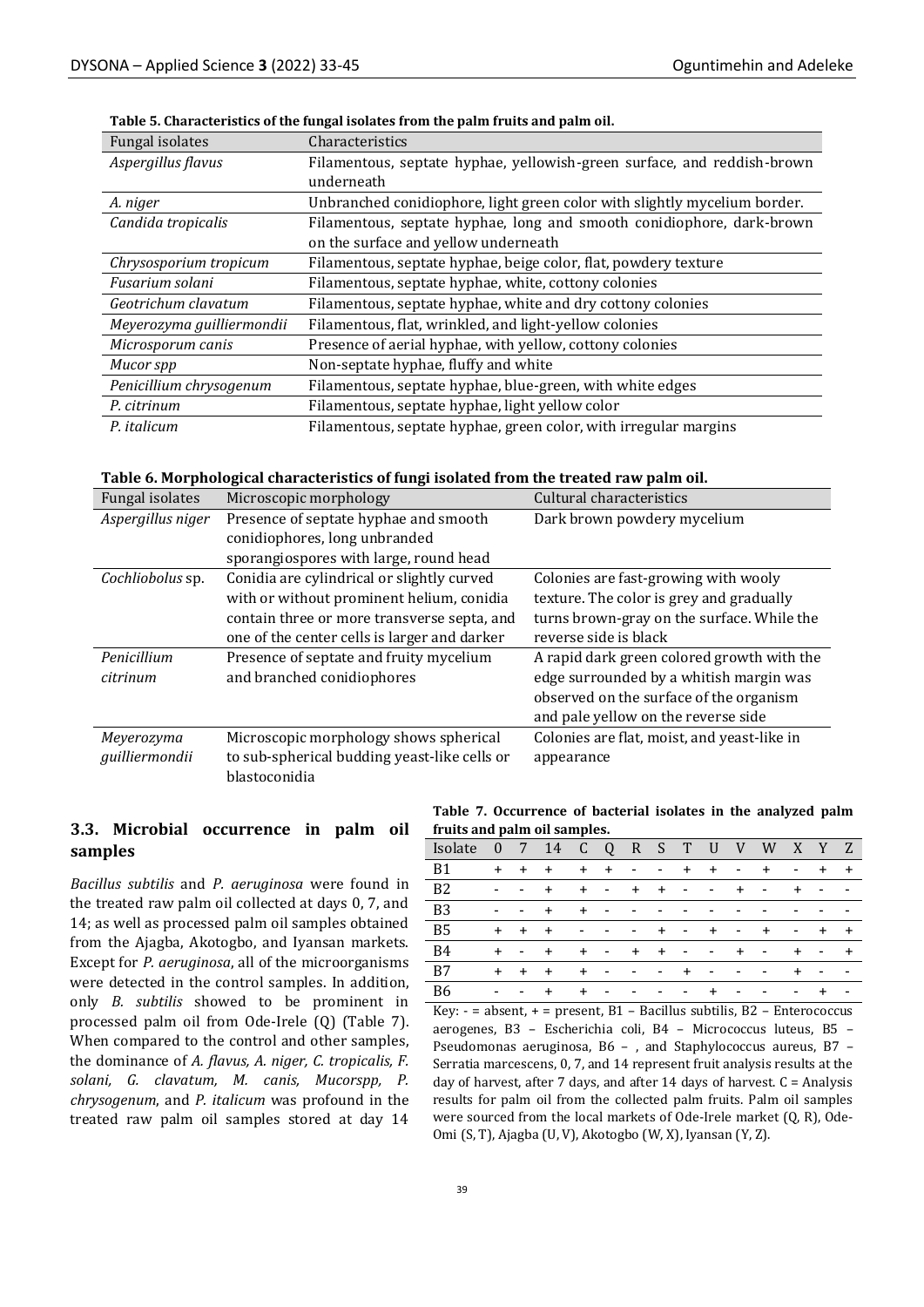(Table 8). The occurrence of microorganisms in the treated raw palm oil on each day of the analysis is shown in Table 9.

| on samples.      |           |           |           |           |           |           |           |           |           |           |           |           |           |
|------------------|-----------|-----------|-----------|-----------|-----------|-----------|-----------|-----------|-----------|-----------|-----------|-----------|-----------|
| Isolates         | $\theta$  | 7         | 14        | C         | Q         | R         | S         |           |           |           | W         | X         | Z         |
| A. flavus        |           |           | $\ddot{}$ |           |           |           |           |           |           |           |           |           |           |
| A. niger         | $\ddot{}$ | $\ddot{}$ | $\ddot{}$ |           |           |           |           |           |           |           |           |           |           |
| C. tropicum      | $\ddot{}$ |           |           |           |           |           | $\ddot{}$ |           | $\ddot{}$ |           |           | $\ddot{}$ |           |
| C. tropicalis    |           | $\ddot{}$ | $\ddot{}$ |           |           |           |           |           |           |           |           |           |           |
| F. solani        |           | $+$       | $\ddot{}$ |           |           |           |           | $\ddot{}$ |           | $\ddot{}$ |           |           |           |
| G. clavatum      |           | $\ddot{}$ | $\ddot{}$ |           | $\ddot{}$ |           |           |           |           |           |           |           |           |
| M. guilliermondi | $\ddot{}$ |           |           |           |           |           |           | $\ddot{}$ |           | $\ddot{}$ | $\ddot{}$ |           |           |
| M. canis         |           |           | $\ddot{}$ |           |           | $\ddot{}$ |           | $\ddot{}$ |           |           |           | $\ddot{}$ |           |
| Mucor spp        |           | $\ddot{}$ | $\ddot{}$ | $\ddot{}$ |           | $\ddot{}$ |           |           |           | $\ddot{}$ |           | $\ddot{}$ |           |
| P. chrysogenum   |           |           | $\ddot{}$ |           | $\ddot{}$ | $\ddot{}$ |           | $\ddot{}$ |           |           |           |           |           |
| P. citrinum      |           |           |           |           | $\ddot{}$ |           | $\ddot{}$ | $\ddot{}$ | $\ddot{}$ |           | $\ddot{}$ |           | $\ddot{}$ |
| P. italicum      |           | $\ddot{}$ | $\ddot{}$ |           |           |           |           |           | $\ddot{}$ |           |           |           |           |

#### **Table 8. Occurrence of fungal isolates in the analyzed palm fruits and palm oil samples.**

Key:  $-$  = absent,  $+$  = present, 0, 7, and 14 represent fruit analysis results at the day of harvest, after 7 days, and after 14 days of harvest.  $C =$ Analysis results for palm oil from the collected palm fruits. Palm oil samples were sourced from the local markets of Ode-Irele market (Q, R), Ode-Omi (S, T), Ajagba (U, V), Akotogbo (W, X), Iyansan (Y, Z).

**Table 9. Microbial isolates of treated palm oil and their occurrence at each day of the analysis.**

| Samples         | R         | S         | Т         |                          |           | W                        | X         |           | Z         |
|-----------------|-----------|-----------|-----------|--------------------------|-----------|--------------------------|-----------|-----------|-----------|
| r               | $\ddot{}$ | $\ddot{}$ | $\ddot{}$ | $\ddot{}$                | $\ddot{}$ | $\ddot{}$                | $\ddot{}$ | $\ddot{}$ | $\div$    |
| EG1             |           | $\ddot{}$ |           | $\ddot{}$                |           | $\ddot{}$                |           |           |           |
| EG <sub>2</sub> | $\ddot{}$ | $\ddot{}$ | $\ddot{}$ | $\overline{\phantom{0}}$ |           | $\overline{\phantom{0}}$ | $\div$    |           |           |
| EG3             |           |           |           |                          |           |                          |           |           |           |
| WG1             | $\ddot{}$ | $\ddot{}$ | $\ddot{}$ |                          | $\ddot{}$ | $\ddot{}$                |           |           | $\ddot{}$ |
| WG <sub>2</sub> | $\ddot{}$ | $\ddot{}$ | $\ddot{}$ | $\ddot{}$                | $\ddot{}$ |                          |           | $\ddot{}$ | $\ddot{}$ |
| WG3             | $\ddot{}$ | $\ddot{}$ | $\ddot{}$ | $\ddot{}$                |           | $\ddot{}$                | $\ddot{}$ | $\ddot{}$ | $\ddot{}$ |
| S <sub>1</sub>  |           |           |           |                          |           | $\div$                   | $\div$    | $\div$    |           |
| S <sub>2</sub>  |           |           |           |                          |           |                          |           |           |           |
| S <sub>3</sub>  |           |           |           |                          |           |                          |           |           |           |

**Key**: + = present, - =absent , R = *Pseudomonas aerugenosa*, S = *Bacillus subtilis*, T = *Enterococcus aerogenes*, U = *Staphylococcus saprophyticus*, V = *Micrococcus varians*, W = *Aspergillus niger*, X = *Cochliobolus* sp*.*, Y = *Penicillium citrinum*, Z = *Meyerozyma guilliermondii.* C: control oil sample, EG1, EG2, and EG3 are ethanol ginger extract treated oils at 200, 400, and 600 ppm, respectively, WG1, WG2, and WG3 are water ginger extract treated oils at 200, 400, and 600 ppm. S1, S2, and S3 are sterilization treatments at 121°C for 15, 20, and 25 minutes, respectively.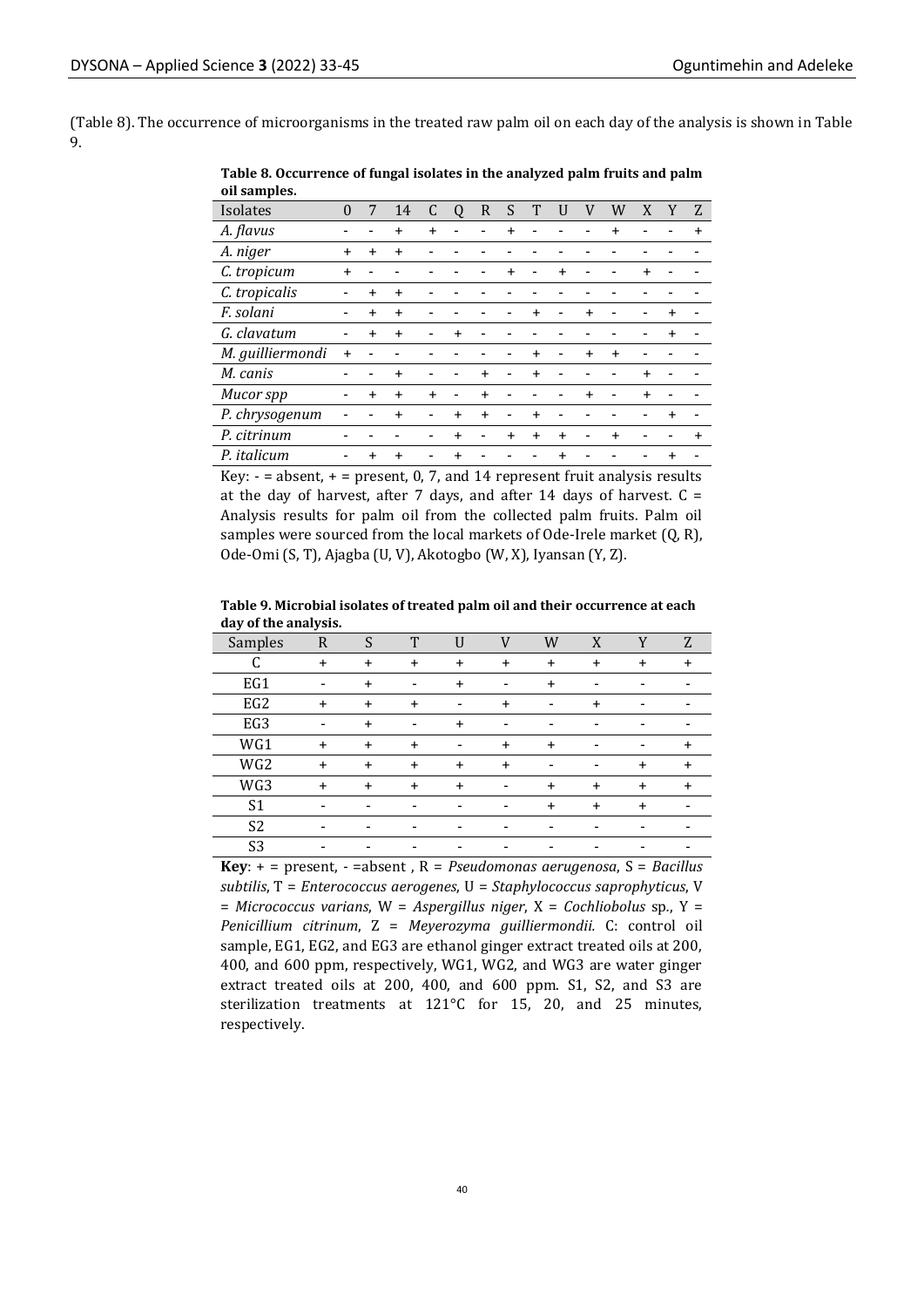#### **3.4. Physical and chemical/quality analysis of palm oil samples**

According to the Standard Organization of Nigeria (SON), the free fatty acid concentration of the processed palm oil samples was greater than the control and acceptable level (Fig. 1). The peroxide and impurity content readings were lower than the allowed limit, with greater values as compared to the control. All of the processed palm oil samples had low moisture content compared to the control and the allowed limit.

The iodine concentration of the processed palm oil samples was higher than the control, and the SON allowed limit, except for the processed palm oil gathered from the Iyansan market (Z). The chemical quality of raw palm oil treated with ginger extract and sterilization revealed that the control sample had greater free fatty acid and acid value than the palm oil samples, whereas ethanol ginger extract had a high peroxide value of 13.33 at 200 ppm (Fig. 2).

#### **4. Discussion**

The microflora of edible oil is a reflection of the oil's quality, as well as the environmental and hygienic conditions of the equipment used in its production, packing, and handling [26]. Maintaining hygienic parameters and quality control during food processing is critical for ensuring a safe supply of food commodities on the market [27]. The bacterial load of the control palm oil sample obtained from the mill is below the Nigerian Agency for Food and Drug Administration's (NAFDAC) minimum acceptable microbiological level, which stipulates that the maximum allowable number of organisms in a sample unit of oil should not exceed 2, with an acceptable microbiological level of 10<sup>4</sup> CFU/ml. There was no microbial development in the sterilized oil samples. Furthermore, the bacterial and fungal load in palm oil containing ginger extracts was substantially lower than the control setup. This observation meant that the microorganisms were killed during the sterilization process. The bacterial load in palm oil with ginger extracts was within the acceptable range of microorganisms (10<sup>4</sup> CFU/ml). The majority of the microorganisms found in palm fruits were unable to withstand the palm oil extraction process. These bacteria could have entered the palm oil as a result of processing and handling. Food contamination caused by poor sanitation, the use of dirty water, and contamination by food processors and handlers have also been reported to impact the nutritional quality and acceptance of food products [28][29]. The low microbial counts observed in the fresh oil samples are in accordance with [30], who reported low microbial counts in raw palm oil while investigating chemical characteristics of deteriorated palm oil. Also, the high microbial counts found in oil samples obtained from the market-places can be due to the oil exposure to the air in the market, prompting spore-forming microbes to proliferate. *Enterobacter aerogenes*, for instance, can be found in the environment and water [31]. Thus, their presence in palm oil samples might indicate contamination from the surrounding environment.

Individuals who consume oil contaminated with harmful microorganisms may develop gastroenteritis and other gastrointestinal illnesses. *Staphylococcus aureus* may produce enterotoxin and has been known to persist in hostile conditions for lengthy periods [32]. Their presence in



**Figure 1. Physical and chemical analysis of processed palm oil samples.** The red dashed lines represent the permissible limits according to the Standards Organization of Nigeria (SON). FFA: free fatty acid, MC: moisture content, PV: peroxide, IV: iodine value, IC: impurity content. CS: control oil sample while other palm oil samples were sourced from the local markets of Ode-Irele market (Q, R), Ode-Omi (S, T), Ajagba (U, V), Akotogbo (W, X), Iyansan (Y, Z). Values are represented as mean ± standard deviation.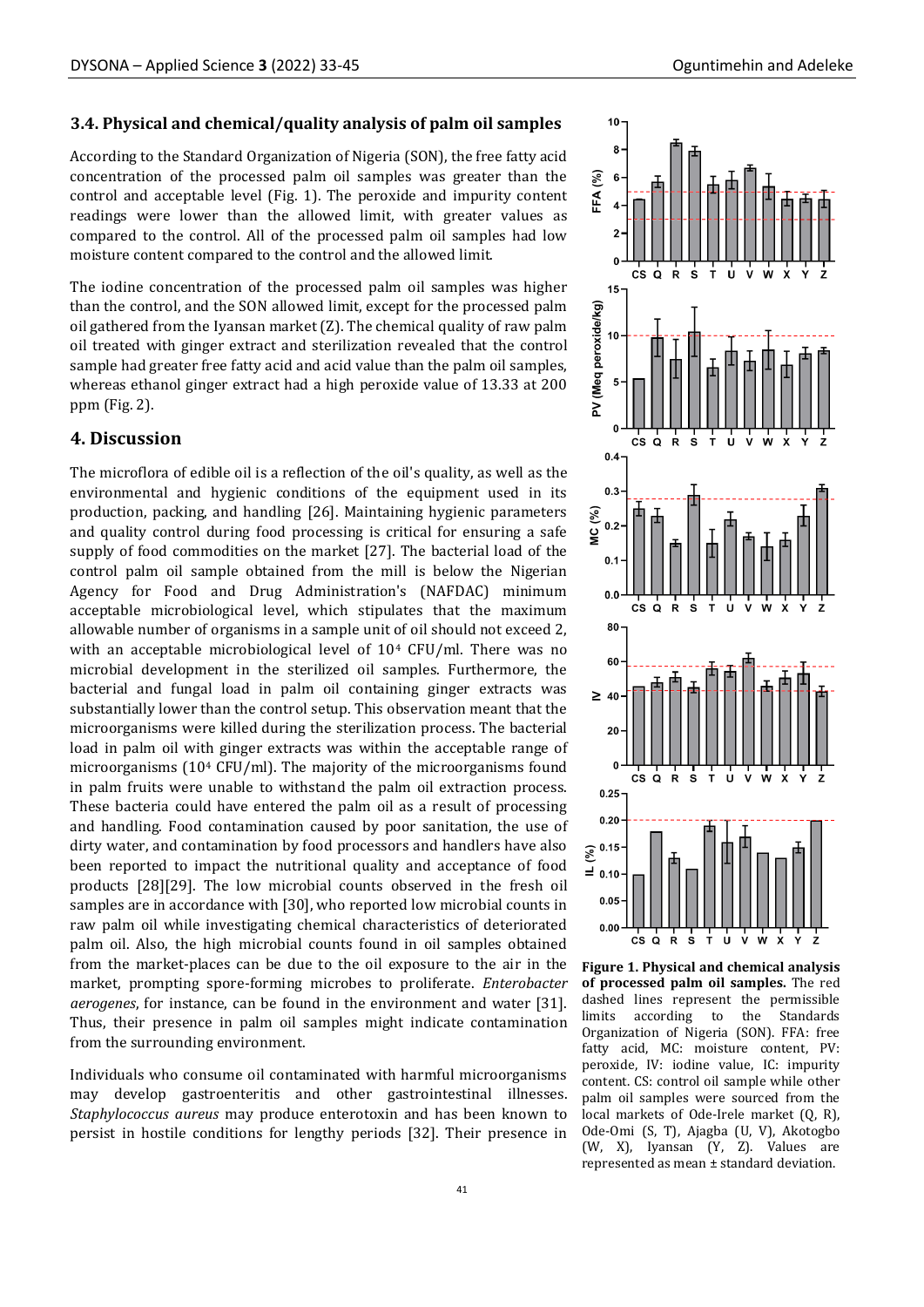palm oil revealed that the oil was handled in an unsanitary manner by the processors [33]. The ability of *A. niger* and *Mucor* spp to thrive in oil by producing enzyme lipase has been reported [34]. Because of their ability to produce spores, these fungi have survived the heat and the anaerobic condition of the oil. *A. flavus* capability to produce aflatoxin rendered it a public health concern [35]. These microorganisms represent a looming danger to public health, which emphasizes the importance of sanitizing conditions during palm oil production.

The mean values of several selected quality parameters of palm oil preserved for one month with various concentrations of ethanol and water ginger extract and sterilized palm oil were evaluated. Free fatty acid, acid value, and peroxide value were selected as reference indicators of hydrolytic and oxidative rancidity of edible oils [36]. The increased values of the aforementioned parameters significantly diminish the nutritional value of edible oils [37]. The iodine value in palm oil and other vegetable oils is used to detect adulteration [35]. The iodine value found agrees with [30], who reported that the higher the degree of unsaturated fats (i.e., the higher the iodine value), the more easily the oil or fat gets rancid. It has been reported that the comparative analysis of processed oil can be employed to determine the iodine level in oils [38]. The high iodine value found in this study may account for the rancidity in the examined oil samples. The degree of oxidation in oil and the level of deterioration of oil and fats can be determined by the peroxide value [35][39]. Although PV of the palm oil samples obtained in this study increased drastically during storage, no signs of rancidity were observed in control or treated oils, which agrees with an experimental result claiming that rancidity commonly appears when peroxide values are between 20 and 40 mEq/kg [35]. Rancidity is a sign that fats and oils are deteriorating. Due to the used production processes and storage conditions, the PV of the oil samples showed that the oils sold within the South Senatorial District of Ondo State might have turned rancid.

The maximum allowable amount for free fatty acid, according to SON, is 5% [40]. The results of FFA obtained from this study were similar to the findings of Ekwenye [30] who reported higher FFA values in oil samples exposed to normal room conditions (room temperature 28°C) compared to the corresponding unexposed samples with low FFA values. It could also be related to the accompanying fungi's



**Figure 2. Chemical quality parameters of treated crude palm oil stored for one month.** FFA: free fatty acid, AV: acid value, PV: peroxide. C: control oil sample, EG1, EG2, and EG3 are ethanol ginger extract treated oils at 200, 400, and 600 ppm, respectively, WG1, WG2, and WG3 are water ginger extract treated oils at 200, 400, and 600 ppm. S1, S2, and S3 are sterilization treatments at 121°C for 15, 20, and 25 minutes, respectively. Values are represented as mean  $\pm$ standard deviation.

degradation of glycerides and the palm oil's rapid exposure to heat and sunlight. [35] previously observed that the glycerides in the oil can be degraded by lipase or other enzymes, and this decomposition can be expedited by heat/sunlight. Palm oil's quality is harmed by high levels of FFA, which can cause a variety of health and environmental problems [41]. Impurities are said to enter into crude palm oil during the final extraction and purification steps, as reported by [42]. Handling and marketing processes are also thought to have introduced these contaminants to unrefined palm oil. When compared to the SON acceptable limit, the palm oil studied in this study had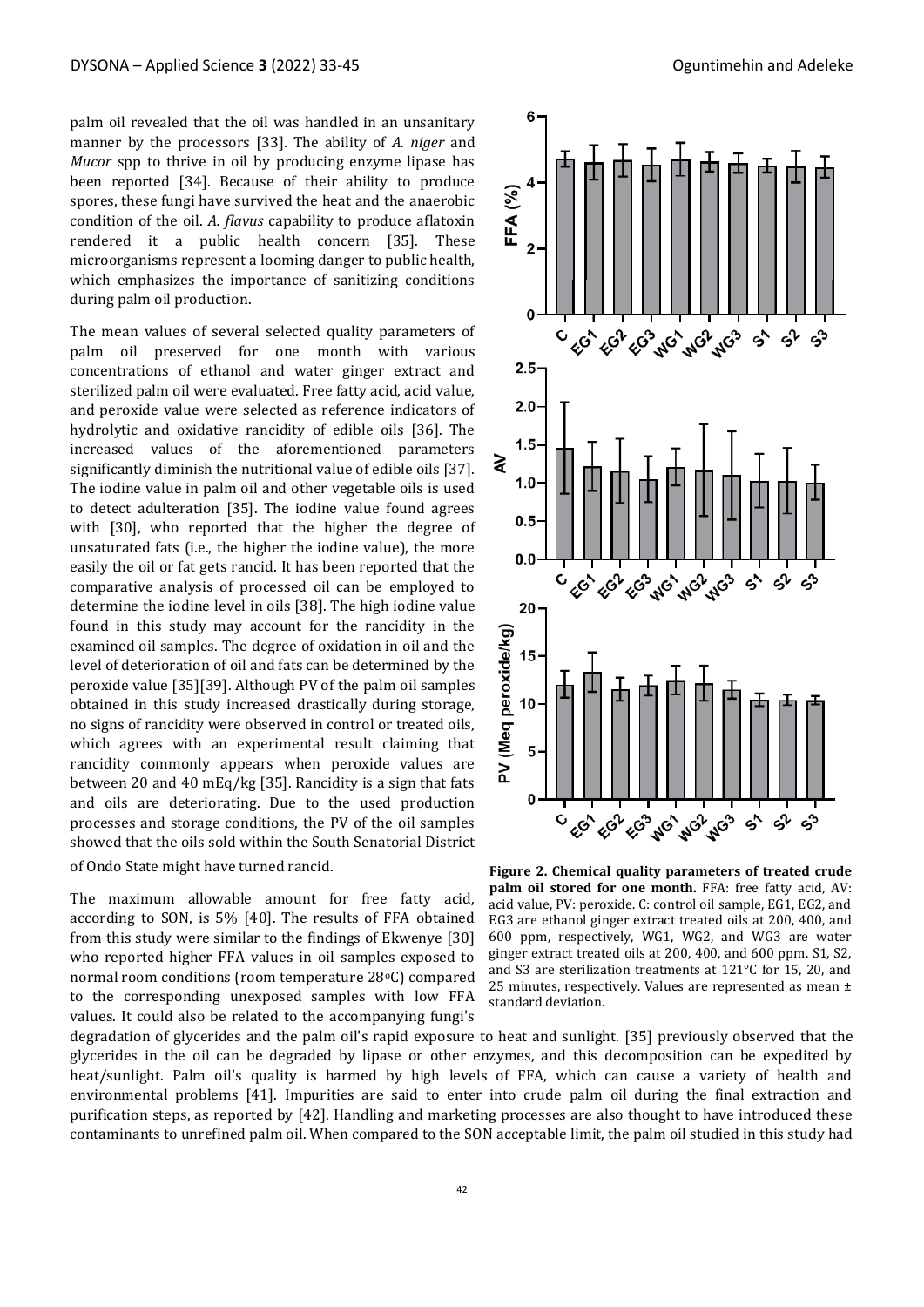a moderate quantity of contaminants. Water ginger extract in palm oil had a lower value than ethanol ginger extract in palm oil. In terms of controlling microbial proliferation in palm oil samples that might cause hydrolytic rancidity of palm oil under storage, sterilization outperforms ginger extract treatment based on the microbial loads recorded from this study. The peroxide value in all sterilized palm oil samples was the lowest. As a result, sterilization is more efficient in preventing palm oil's oxidative rancidity.

# **5. Conclusion**

Traditional oil extraction processes are sometimes associated with poor hygiene, resulting in low-quality oil compared to oil produced by commercial oil mills. The major palm oil processing methods employed in Irele local government area of Ondo State's in the Southern Senatorial District are traditional or semi-mechanized. Certain palm oil samples received from the market did not fulfill the SON criteria for palm oil. The microbiological and physicochemical features of the oil samples from the markets in this area, such as peroxide value, free fatty acid, and iodine level, all exceeded the limits, indicating improper processing and handling of palm oil by extractors and vendors. The high peroxide value and free fatty acid content suggest that some palm oil samples have deteriorated. Despite their low microbial burden, several of the bacteria detected can cause health problems in people who ingest the food without heat processing. Both hydrolytic and oxidative rancidity, as well as the bacteria that cause palm oil deterioration, were efficiently prevented by sterilization, in addition to water and ethanol extracts of ginger. Since sterilization retains the flavor and taste, it is more successful in fighting hydrolytic rancidity. As a result, sterilizing and ginger extracts can be employed to keep palm oil for an extended period while maintaining its physiochemical properties.

# **Acknowledgments**

The authors acknowledge the efforts of staff members in the Department of Biological Sciences of the Olusegun Agagu University of Science and Technology, Okitipupa, Nigeria, during this research. The research was carried out without funding.

# **References**

- 1. Pedapati A, Tyagi V, Yadav S, Brahmi P, Murugesan P. Present status and future priorities for the introduction of oil palm in India. Int. Biannual J. Environ. Sci. 2013;3:134-44.
- 2. Murugesan P, Somasundaram G, Pandey V. Evaluation of seedlings of oil palm germplasm from Sierra Leone and Senegal in India. Indian J. Hortic. 2021;78:61-6. [DOI](http://dx.doi.org/10.5958/0974-0112.2021.00009.8)
- 3. Ghodsi R, Nosrati R. Effects of minor compounds of edible oils on human health. Curr. Nutr. Food Sci. 2020;16:1196-208. [DOI](https://doi.org/10.2174/1573401316666200203121034)
- 4. Albuquerque TG, Costa HS, Silva MA, Oliveira MB. Are chloropropanols and glycidyl fatty acid esters a matter of concern in palm oil?. Trends Food Sci Technol. 2020;105:494-514[. DOI](https://doi.org/10.1016/j.tifs.2019.01.005)
- 5. Adeleke BS, Babalola OO. Oilseed crop sunflower (*Helianthus annuus*) as a source of food: Nutritional and health benefits. Food Sci. Nutr. 2020;8(9):4666-84. [DOI](https://doi.org/10.1002/fsn3.1783)
- 6. Dian N, Hamid R, Kanagaratnam S, Isa WA, Hassim NAM, Ismail NH, Omar Z, Sahri MM. Palm oil and palm kernel oil: Versatile ingredients for food applications. J. Oil Palm Res. 2017;29:487-511. [DOI](https://doi.org/10.21894/jopr.2017.00014)
- 7. Tan JP, Jahim JM, Harun S, Wu TY. Overview of the potential of bio-succinic acid production from oil palm fronds. J. Physical Sci. 2017;28:53-72[. DOI](https://doi.org/10.21315/jps2017.28.s1.4)
- 8. Purnama KO, Setyaningsih D, Hambali E, Taniwiryono D. Processing, characteristics, and potential application of red palm oil-A review. Int. J. Oil Palm. 2020;3:40-55[. DOI](http://dx.doi.org/10.35876/ijop.v3i2.47)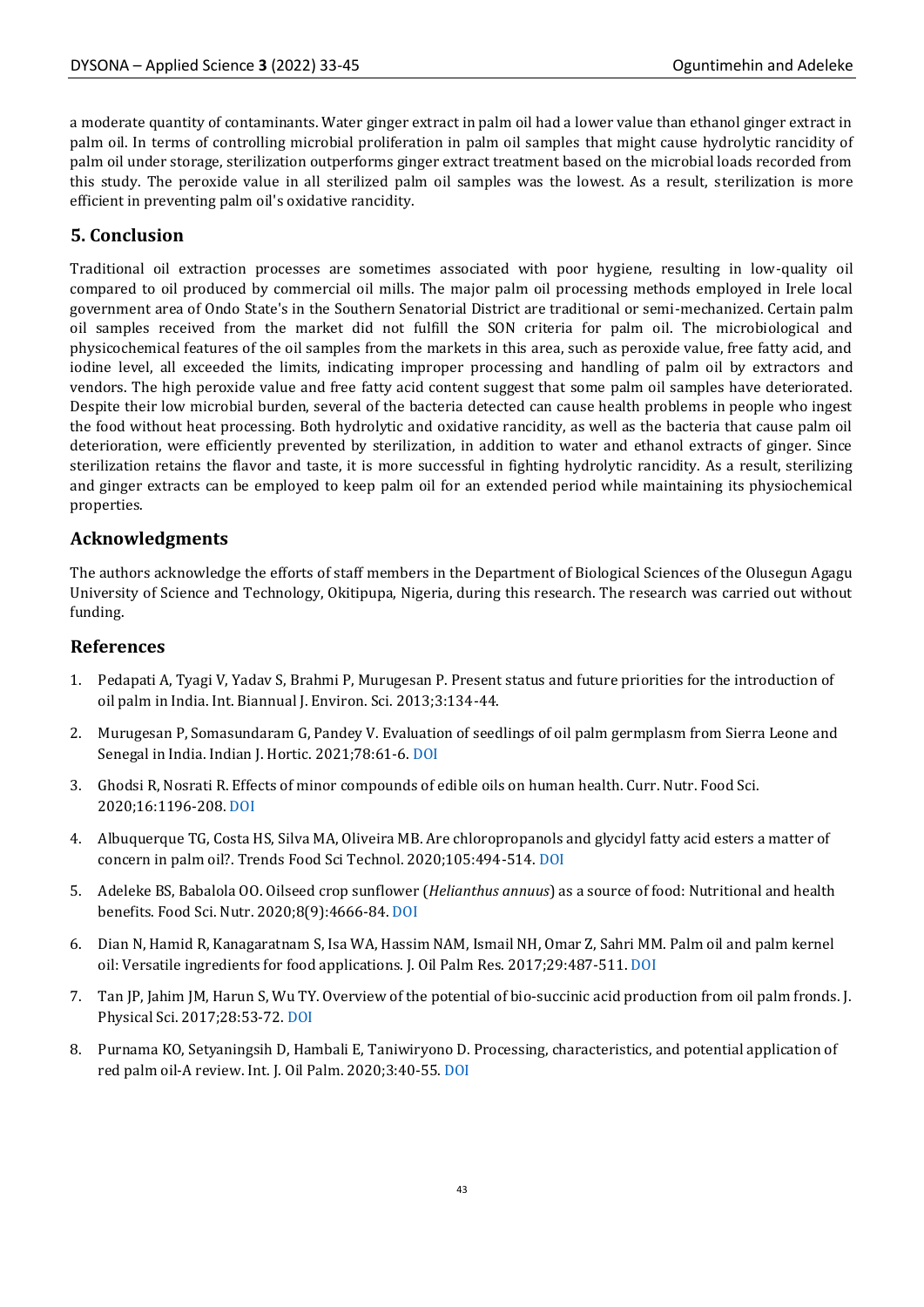- 9. Suryani S, Sariani S, Earnestly F, Marganof M, Rahmawati R, Sevindrajuta S, Mahlia TMI, Fudholi A. A comparative study of virgin coconut oil, coconut oil and palm oil in terms of their active ingredients. Processes. 2020;8:402. [DOI](http://dx.doi.org/10.3390/pr8040402)
- 10. Woodfield HK, Harwood JL. Oilseed Crops: linseed, rapeseed, soybean, and sunflower. In Encyclopedia of Applied Plant Sciences (Second Edition), Thomas, B., Murray, B.G., Murphy, D.J., Eds. Academic Press: Oxford, 20173;4-38. [DOI](https://doi.org/10.1016/B978-0-12-394807-6.00212-4)
- 11. Aminu FO, Umoh J. Factors influencing economic performance of palm oil producers in Akwa Ibom State, Nigeria. Int. J. Oil Palm. 2020;3:69-77. [DOI](http://dx.doi.org/10.35876/ijop.v3i3.52)
- 12. Chinedu EE, Ebere EC, Emeka AC. Quality assessment of palm oil from different palm oil local factories in Imo State, Nigeria. World Sci. News. 2017;88:152-67.
- 13. Nwaiwu O, Itumoh M. Chemical contaminants associated with palm wine from Nigeria are potential food safety hazards. Beverages. 2017;3:16. [DOI](https://doi.org/10.3390/beverages3010016)
- 14. Chuku E, Chuku O. Fungi associated with the rancidity of palm oil. Niger. J. Mycol. 2016;8:122-30.
- 15. Rawat S. Food spoilage: Microorganisms and their prevention. Asian J. Plant Sci. Res. 2015;5:47-56.
- 16. Olaniran AF, Abiose SH, Adeniran AH. Biopreservative effect of ginger (*Zingiber officinale*) and garlic powder (*Allium sativum*) on tomato paste. J. Food Safety. 2015;35:440-52. [DOI](https://doi.org/10.1111/jfs.12193)
- 17. Al-Dhahli AS, Al-Hassani FA, Alarjani KM, Yehia HM., Al Lawati WM, Azmi SNH, Khan SA. Essential oil from the rhizomes of the Saudi and Chinese *Zingiber officinale* cultivars: Comparison of chemical composition, antibacterial and molecular docking studies. J. King Saud University-Sci. 2020;32:3343-50[. DOI](https://doi.org/10.1016/j.jksus.2020.09.020)
- 18. Ahmed LI, Ibrahim N, Abdel-Salam AB, Fahim KM. Potential application of ginger, clove and thyme essential oils to improve soft cheese microbial safety and sensory characteristics. Food Biosci. 2021;42:101177. [DOI](https://doi.org/10.1016/j.fbio.2021.10117)
- 19. Jiménez-Reyes MF, Carrasco H, Olea AF, Silva-Moreno E. Natural compounds: A sustainable alternative to the phytopathogens control. J. Chil. Chem. Soc. 2019;64:4459-65. [DOI](http://dx.doi.org/10.4067/S0717-97072019000204459)
- 20. El-Zawahry A, El-Wahed A. Effect of ginger rhizomes extracts on keeping quality and oxidative stability of UFwhite soft cheese. J. Food Dairy Sci. 2018;9:333-338. [DOI](https://dx.doi.org/10.21608/jfds.2018.36024)
- 21. Okogbenin O, Okogbenin E, Okunwaye T, Odigie E, Ojieabu A. Isolation of food pathogens from freshly milled palm oil and the effect of sterilization on oil quality parameters. J. Food Secur. 2014;2:65-71.
- 22. Arawande J, Ijitona O, Olatide M. Effectiveness of adding ginger extract in preserving crude peanut oil. J. Food Technol. Preservation. 2018;2:2-12.
- 23. Monica C. District Laboratory Practice in Tropical Countries. Second Editon, Cambridge University Press, Cambridge, UK. 2006.
- 24. Ohimain EI, Izah SC, Fawari AD. Quality assessment of crude palm oil produced by semi-mechanized processor in Bayelsa state, Nigeria. Discourse J. Agric. Food Sci. 2013;1:34-46.
- 25. Albert MME, Laverdure DEE, Paul K. Assessment of the quality of crude palm oil from smallholders in Cameroon. J. Stored Prod. Postharvest Res. 2011;2:52-8.
- 26. Ebrahimian E, Seyyedi SM, Bybordi A, Damalas CA. Seed yield and oil quality of sunflower, safflower, and sesame under different levels of irrigation water availability. Agric. Water Manag. 2019;218:149-157[. DOI](https://doi.org/10.1016/j.agwat.2019.03.031)
- 27. Faille C, Cunault C, Dubois T, Benezech T. Hygienic design of food processing lines to mitigate the risk of bacterial food contamination with respect to environmental concerns. Innov. Food Sci. Emerg. Technol. 2018;46:65-73[. DOI](http://dx.doi.org/10.1016/j.ifset.2017.10.002)